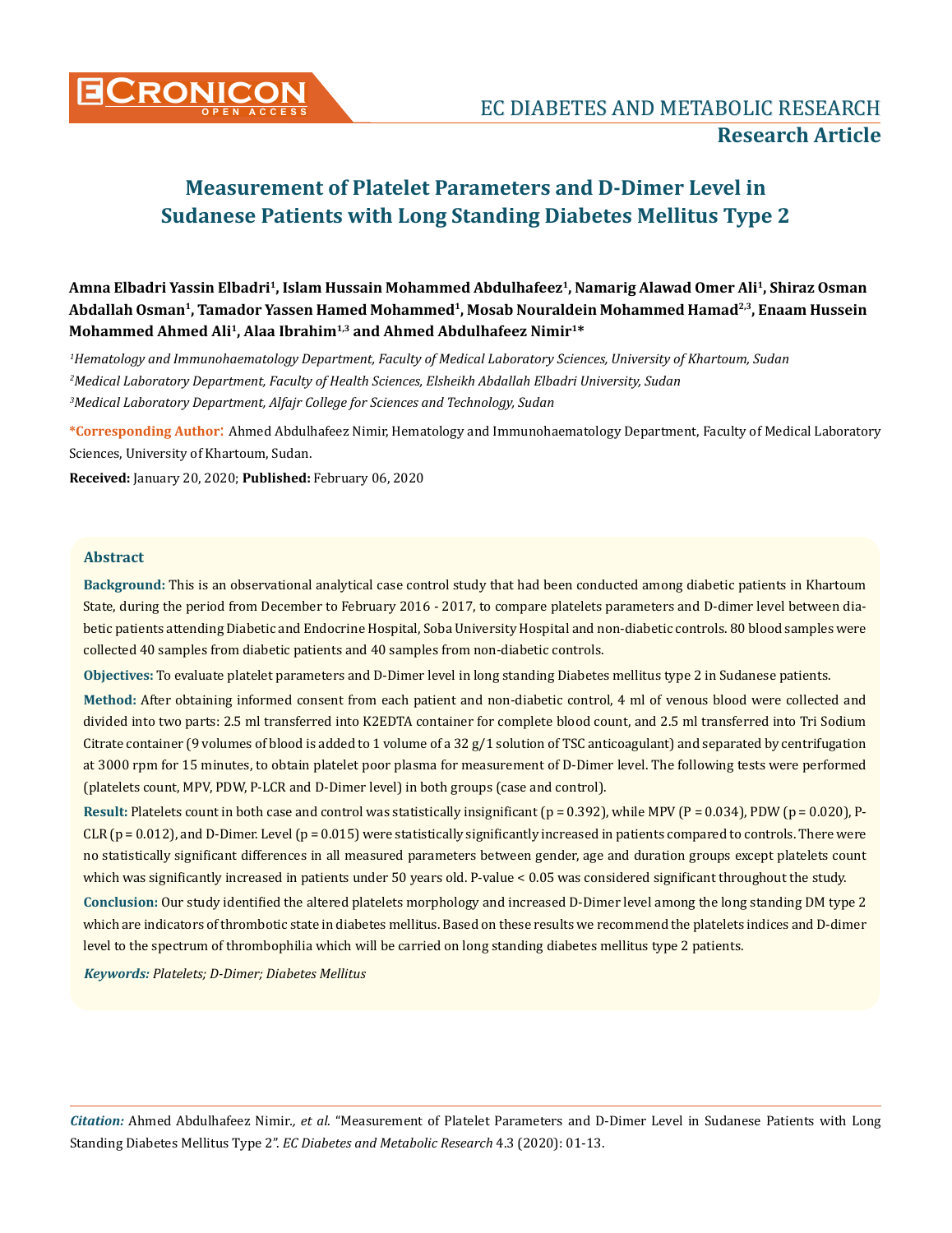# **Introduction**

Diabetes is a collection of metabolic illnesses recognized by hyperglycaemia resulting from defects in insulin secretion, insulin action, or both [1]. It is a chronic, lifelong state that affects the body's ability to use the energy found in food [2]. The chronic hyperglycaemia of it is connected with long-term damage, dysfunction, and failure of different organs, especially the eyes, kidneys, nerves, heart and blood vessels [1].

There are three main kinds of diabetes: type 1 diabetes mellitus, type 2 diabetes mellitus, and gestational diabetes.

It is also named insulin-dependent diabetes mellitus and juvenile-onset diabetes since it often begins in childhood, it is an autoimmune state caused when the body attaching its own pancreas with antibodies. The injured pancreas doesn't make insulin.

Blood glucose manage is challenged commonly for patients with diabetes mellitus, Illness, stress, and unplanned life events often make glycaemic control unstable, which puts the patient at risk for hypoglycemia or hyperglycemia. These acute consequences may be mild and managed independently by the patient, or they may be severe, thus threatening life and requiring intensive monitoring. Outcomes are improved with timely recognition of the patient at risk, their symptoms, and appropriate intervention [3].

#### **The chronic consequences of diabetes mellitus comprise**

Retinopathy with potential blindness, nephropathy leading to renal failure, peripheral neuropathy with risk of foot ulcers, amputations, Charcot joints and autonomic neuropathy leading to gastrointestinal, genitourinary, and cardiovascular symptoms and sexual dysfunction. Individuals with diabetes mellitus have raised incidence of atherosclerotic cardiovascular, peripheral arterial and cerebrovascular disease. Hypertension and abnormalities of lipoprotein metabolism are frequently found in persons with diabetes mellitus [4].

Internationally, estimated 422 million adults were living with diabetes in 2014, compared to 108 million in 1980. The global prevalence (age-standardized) of diabetes has nearly doubled since 1980, rising from 4.7% to 8.5% in the adult population.

This reveals increase in accompanied risk factors such as being overweight or obese. More than the past decade, diabetes prevalence has risen faster in low- and middle-income countries than in high-income countries.

Diabetes caused 1.5 million deaths in 2012. Higher-than-optimal blood glucose caused additional 2.2 million deaths, by increasing the risks of cardiovascular and other diseases. 43% of these 3.7 million deaths occur before the age of 70 years. The percentage of mortality referred to elevated blood glucose or diabetes that occurs prior to age 70 is higher in low-and middle-income countries than in highincome countries.

The bulk of people with diabetes are affected by type 2 diabetes. This used to occur nearly entirely among adults, but now occurs in children [5].

Sudan is one of 19 countries and territories of the IDF MENA region. Four hundred and fifteen million citizens have diabetes in the world and more than 35.4 million people in the MENA region. In 2040 this will increase to 72.1 million. There were over 1.4 million cases of diabetes in Sudan in 2015 [6].

Platelets are small fragments of cytoplasm derived from megakaryocytes. On average, they are 1.5 – 3.5 mm in diameter, with a mean volume 7 - 11 FL, but may be larger in some disease states. They do not contain a nucleus and are bounded by a typical lipid bilayer membrane.

Platelets are produced in the bone marrow by fragmentation of the cytoplasm of megakaryocytes, the megakaryocytes matures by endomitotic synchronous replication enlarging the cytoplasmic volume as the number of nuclear lobes increase in multiples of two. Very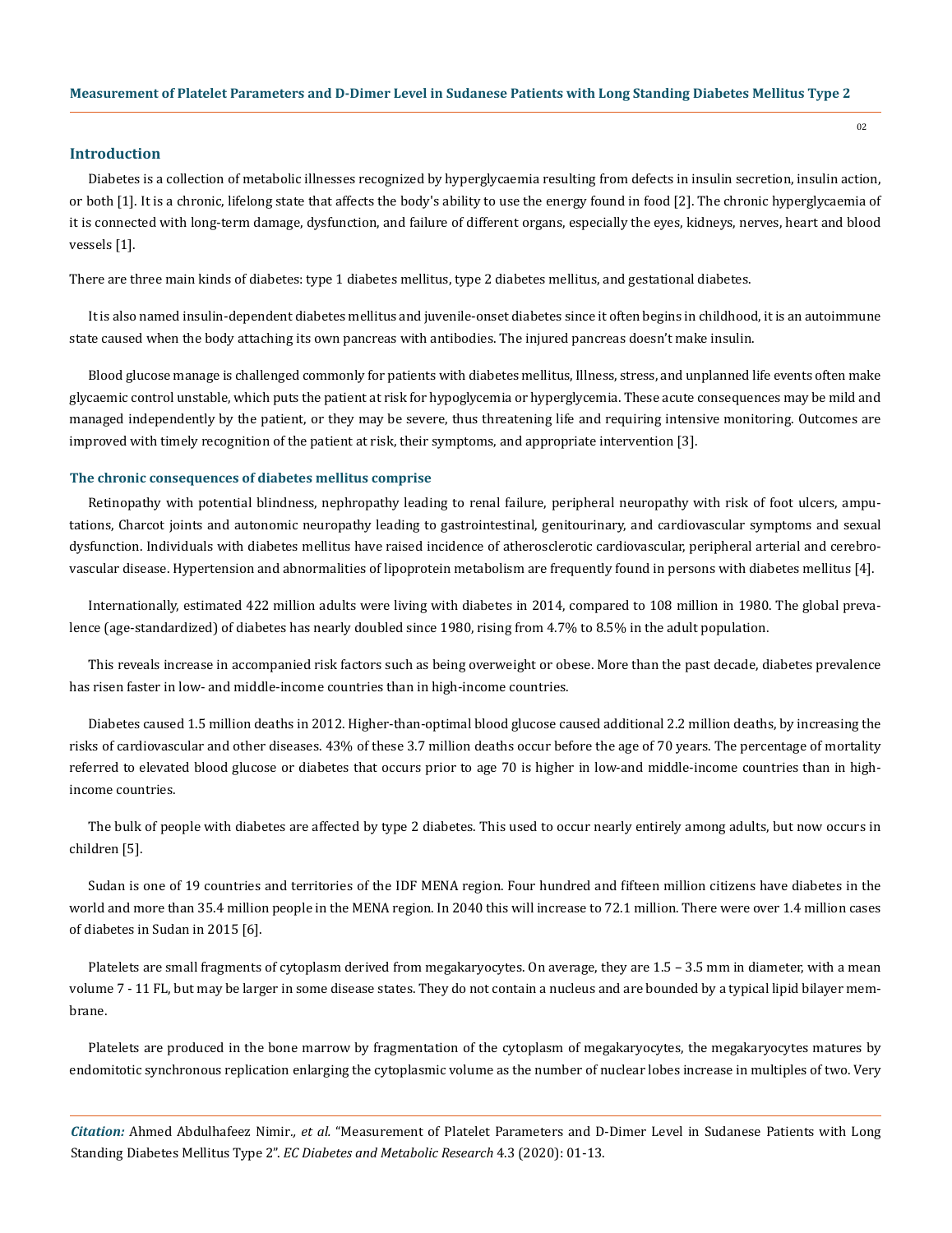03

early on invaginations of plasma membrane are seen, called the demarcation membrane, which evolves through the development of the megakaryocytes into a highly branched network. At a variable stage in development, most commonly at the eight nucleus stage, the cytoplasm becomes granular. Platelets form by fragmentation of megakaryocytes cytoplasm, approximately each megakaryocytes giving rise to 1000 - 5000 platelets. Thrombopoietin is the major regulator of platelet production and is constitutively produced by the liver and kidneys. The normal platelet count is approximately 250 x 10<sup>9</sup>/L (range 150 - 400 x 10<sup>9</sup>/L) and the normal platelet. Life span is 7 - 10 days.

## **Structure**

Platelets are extremely small and discoid, platelets surface coated by glycoprotein (GP1a, GP1b and GP11b\111a), membrane phospholipids (platelet factor 3). Platelet contains 3 types of granules (dense, alpha, lysosomes). The more frequent specific alpha granules contain clotting factors, VWF, PDGF and others. Dense granules less common and contain ADP, ATP, serotonin, calcium and lysosomes contain hydrolytic enzymes. Platelet also so rich in signalling and cytoskeleton proteins.

The main platelets function is formation of mechanical plugs during haemostatic response to vascular injury. There are three major platelet functions: adhesion, aggregation and release reaction and amplification [7].

Alterations in the endothelium can activate inflammatory processes, which together with other factors such as hypertension and dyslipidaemia, cause atherosclerotic plaques. These plaques may remain asymptomatic for years and not cause any clinical changes in diabetic patients.

Hyperglycemia frankly participates to endothelial damage through irreversible glycation of collagen and other subendothelial structural proteins of the vessel, formed advanced glycation end products (AGEs). AGEs accumulate in the sub endothelium over time influenced by increases in blood sugar levels and are directly related to atherosclerosis and renal failure.

A platelet plug forms after endothelial injury. The dynamics of platelet plug formation involves several steps including: adhesion, change in shape, aggregation, and platelet granule secretion. Platelets adhere to the sub endothelium then change its shape and release its granules contents. The secretion of granules signals the recruitment of other platelets to the vessel wall resulting in platelet plug formation. Although hyperglycemia, dyslipidaemia, and hypertension may independently cause vascular damage, endothelial dysfunction may be intrinsic to T2DM. This condition can lead to an activated site characterized, in part, by platelet adhesion and increased aggregation. The osmotic defect of glucose consists in a mechanism by which hyperglycemia increases the propensity of platelets to aggregate and degranulate.

*In vivo* studies have shown evidence of increased platelet activation in patients with metabolic syndrome and T2DM due to increased levels of the beta-thromboglobulin and platelet factor IV in the plasma [8].

D-Dimer levels had raised in diabetic patients. In normal conditions, when there is hypercoagulable state, there is consequently a state of hyperfibrinolysis. As hypercoagulability and hypo fibrinolysis states are present in diabetic patients, the expression of markers such as D-Dimer may be under estimated. Moreover, the more rigid fibrin from glycated fibrinogen may also contribute to relatively low values as this fibrin is more difficult to break down [8].

Change of blood coagulation and fibrinolysis along with deprived glycaemic control in diabetes has also been concerned in the progress of diabetic vascular consequences. Plasma level of D-Dimer reveals the quantity lyses of cross-linked fibrin and hence is an accepted marker of hypercoagulability [9].

There are close relationship between thrombosis and the developments of atherosclerotic vascular disease. There are at least three ways which blood component may contribute to the development of atherosclerosis and its complication: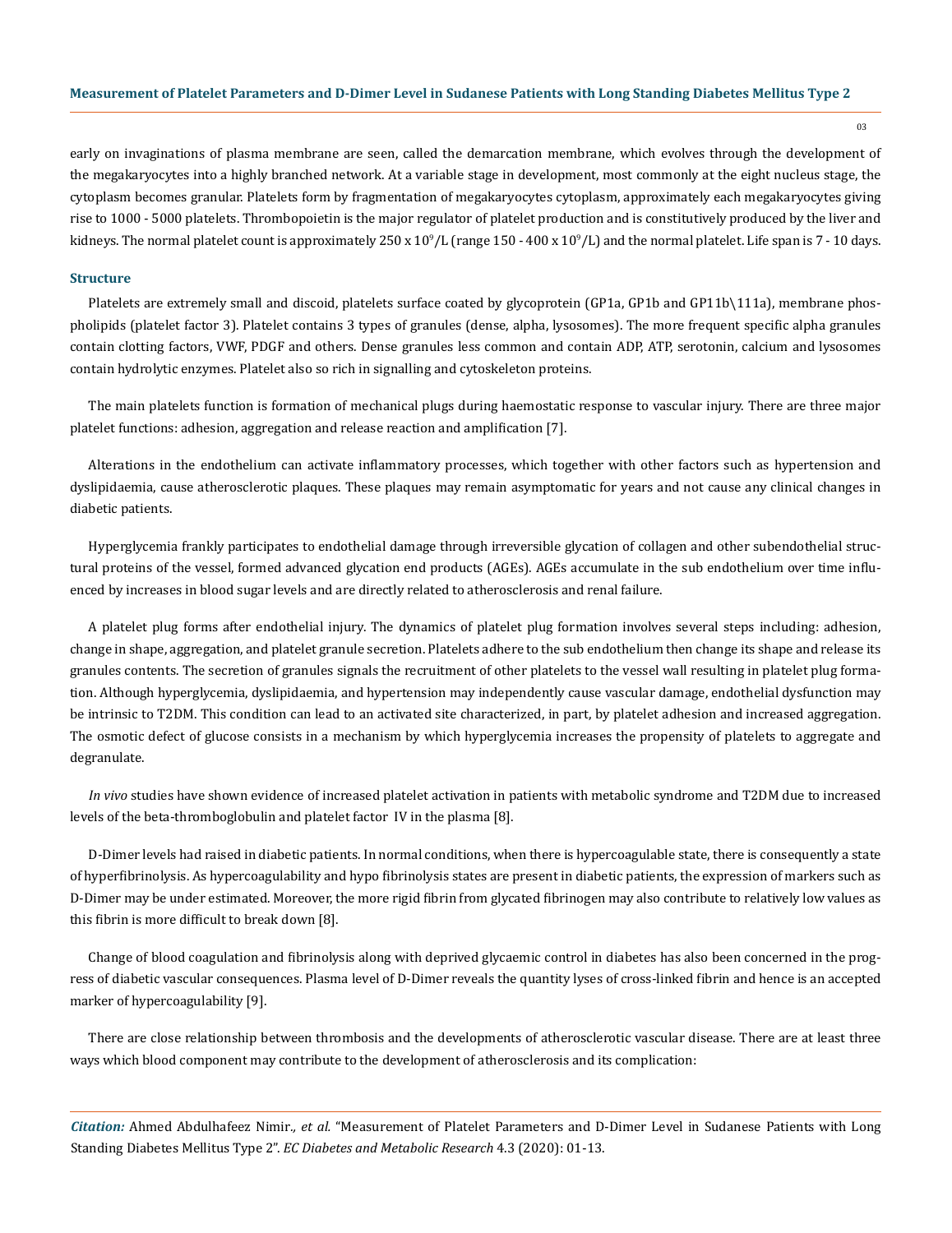• By hemodynamic factors and platelets-leukocyte interactions with vessel wall which may lead to endothelial injury and consequent smooth migration and proliferation.

04

- By the formation of persistent mural thrombi which are organized and incorporated into sub endothelium, potentiating vessel wall damage.
- By formation of thrombi in association with advanced atherosclerosis.

There is a strong possibility that vascular spasm (for example, of the coronary arteries) may be caused by thromboxane  $A_{2'}$  serotonin, or other vaso-active substance released as a consequence of platelet activation. Such spasm may cause ischemic symptom, particularly if the circulation is already compromised by proximal atheroma [10].

Diabetes is associated with accelerated rate of atherosclerosis and circulatory dysfunction [10]. Atherosclerosis is characterized by intimal lesion called atheroma's (also called atheromatous atherosclerotic plaques), that protrude into vascular lamina.

Besides obstructing blood flow, atherosclerotic plaques weaken the underline media and can they rupture, causing acute catastrophic vessel thrombosis [11].

Mean platelet volume (MPV) is part of the Complete Blood Count (CBC) tests and it identifies the average size of platelets found in the blood of an individual [23]. Normal MPV range is approximately from 7 to 11 fl [12].

Elevated MPV levels have been identified as an independent risk factor for myocardial infarction in patients with coronary heart disease and for death or recurrent vascular event after myocardial infarction. Moreover, increased platelets size has been reported in patients with vascular risk factor such as diabetes, and smoking. Previous studies have demonstrated higher levels of MPV in patients with acute ischemic stroke than in control subject. In contrast, data regarding the association between MPV and stroke severity or stroke outcome have been controversial [13].

The Mean platelet volume can be an indication of platelet turnover because younger platelets tend to be larger [14]. A spectrum of platelet size is seen in patient with rapid turnover [24].

MPV is recently taken as a determinant for platelet function, as it is positively associated with platelets reactivity function [15].

The measure of platelet anisocytosis and the plateletcrit which is the product of MPV and platelet count and by analog with the haematocrit may be seen as individual of the quantity of circulating platelets in a unit volume of blood [16]. Normal PDW is approximately 9 - 13 fl [17].

Causes of increased P-LCR (Platelet-large cell ratio):

- Autoimmune thrombocytopenic purpura.
- Essential thrombocythemia [7].
- Acute myocardial infarction and coronary heart disease [18].
- Idiopathic thrombocytopenic purpura [19].

D-Dimer is a fibrin degradation products (FDPs), a small protein fragment present in the blood after a blood clot is degraded by fibrinolysis. It is so named because it contains two D fragments of fibrin protein joined by a cross-link.

D-Dimer concentration may be determined by a blood test to help diagnosis of thrombosis. Since its introduction in 1990s, it has become an important test performed in patients with suspected thrombotic disorders. A negative result practically rules out thrombosis,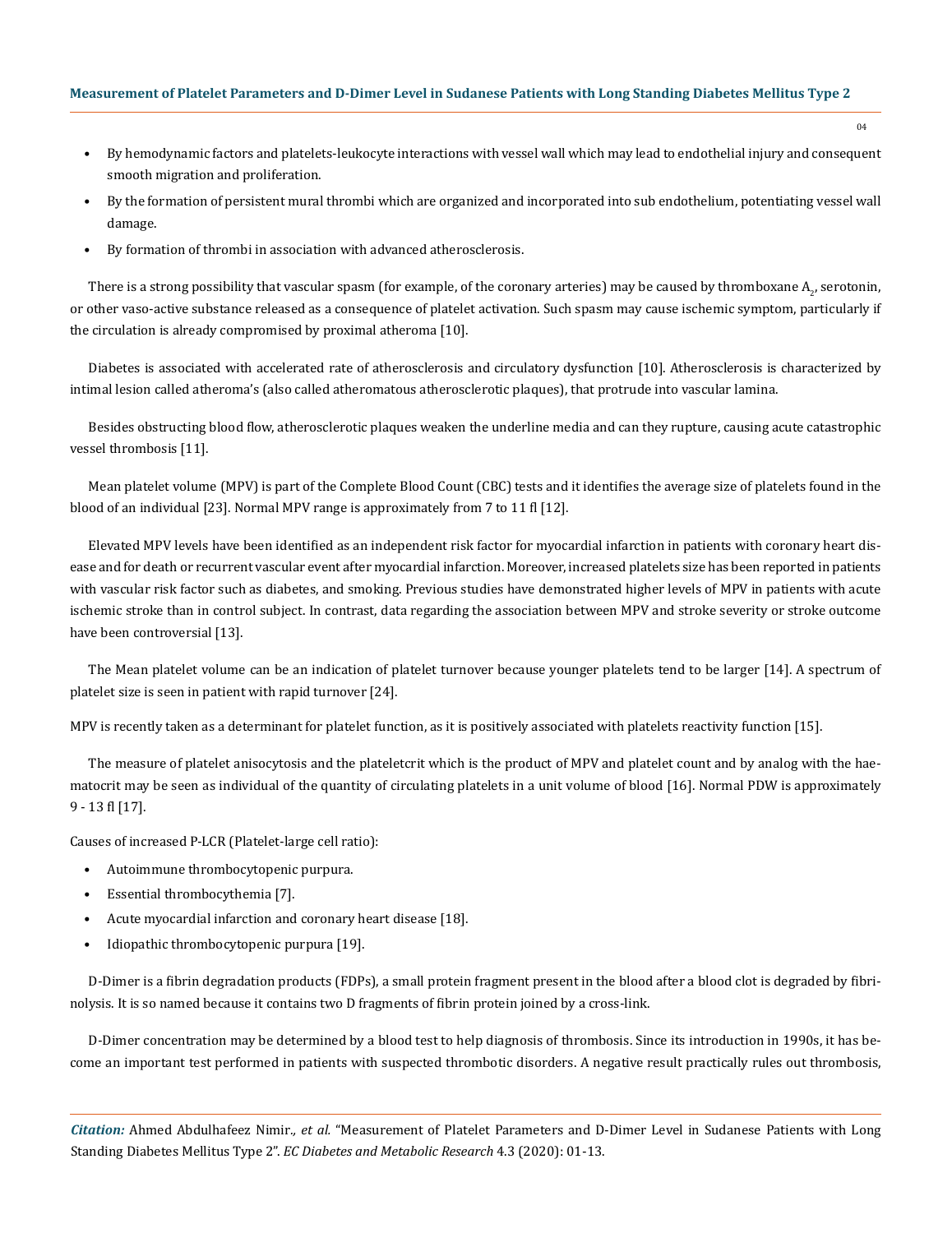while a positive result may indicate thrombosis but does not rule out other potential causes. Its main use, therefore, is to exclude thromboembolic disease where the probability is low. Moreover, it has been used in the diagnosis of the blood disorder Disseminated Intravascular Coagulation (DIC) [20].

Hekimsoy Z., *et al*. at 2004 may-Jun: they measured mean platelet volume in type 2 diabetes patients and found that the altered platelet morphology and function have been reported in patients with diabetes mellitus. They were likely to be associated with the pathological processes and increased risk of vascular disease seen in diabetic patients.

The results showed that the mean platelet volume was significantly higher and the mean platelet counts were significantly lower in diabetics compared to age and sex matched non-diabetic healthy control [21].

Kodiatte AT., *et al.* J lab physicians at 2012. Found that an increasing in platelet activity may play role in the development of vascular complications of this metabolic disorder. The mean platelet volume (MPV) is an indicator of the average size and activity of platelet. Bigger platelets are younger and reveal more activity. The results of this study had been shown that: the mean platelet counts and MPV were higher in diabetics when compared to non-diabetic subjects [22].

In 2014 Ulutas KT., *et al.* evaluated the mean platelet volume in patients with type2 diabetes mellitus and blood glucose regulation and found that: platelets play an important role in atherosclerosis and arterial thrombosis. Cardiovascular complications prevalence of type 2 diabetes mellitus (type2DM) may be associated with measurements of glycosylated hemoglobin (HbA1c), and mean platelet volume (MPV) [23].

A study to evaluate MPV in type 2 diabetic patients was conducted at University of Khartoum reported higher MPV in diabetics (p = 0.015) than non-diabetic subjects [24]. Other study showed higher MPV in type 2 diabetic patients versus non-diabetic controls ( $p = 0.01$ ) [25]. Another study in platelet parameters (MPV, PDW) reported significantly higher MPV and PDW in diabetics (p < 0.05 for all) than non- diabetic subjects [26].

Yoshimasa Aso, Sachiko Matsumoto., *et al.* found that plasma concentration of D-dimer was higher in diabetic patients than in control subjects [27].

Refik Demirtune A, Dursun Dunan*., et al.* found that the MPV was significantly higher in patients with Diabetes Mellitus than in control.  $(8.7 \pm .8 \text{ fl vs } 8.2 \pm .7, p = .002)$  [28].

PN Papanas A, G Symeonidisb., *et al.* found that MPV was significantly higher (p = .01) in patients with diabetes mellitus (14.2 ± 2.2 fl) than in controls  $(7.1 \pm 1.2 \text{ fl})$  [29].

The elevation of D-dimer in diabetic patients is attributed to inhibition of fibrinolytic system which is the means of removing clots due to abnormal colt structure that are more resistant to degradation and an increase in plasminogen activator inhibitor type 1 (PAI-1) [30]. Nwose EU., *et al.* reported that D-dimer level was significantly increased (p < 0.002) and changes in D-dimer level may indicate diabetes disease progression to macrovascular complications [31].

Another study conducted at 2013 by Sid Ahmed, Dalia Dafa Allah Osman, on Sudanese diabetic patients in Ibrahim Shams Alden hospital in Khartoum north on 60 patients of both sexes with type 2 diabetes mellitus. The result showed significantly increased platelet indices (MPV, PDW, and P-LC) ( $p \le 0.01$ ) and lower values for platelet count in diabetic patients compared with non-diabetic controls [32].

*Citation:* Ahmed Abdulhafeez Nimir*., et al.* "Measurement of Platelet Parameters and D-Dimer Level in Sudanese Patients with Long Standing Diabetes Mellitus Type 2". *EC Diabetes and Metabolic Research* 4.3 (2020): 01-13.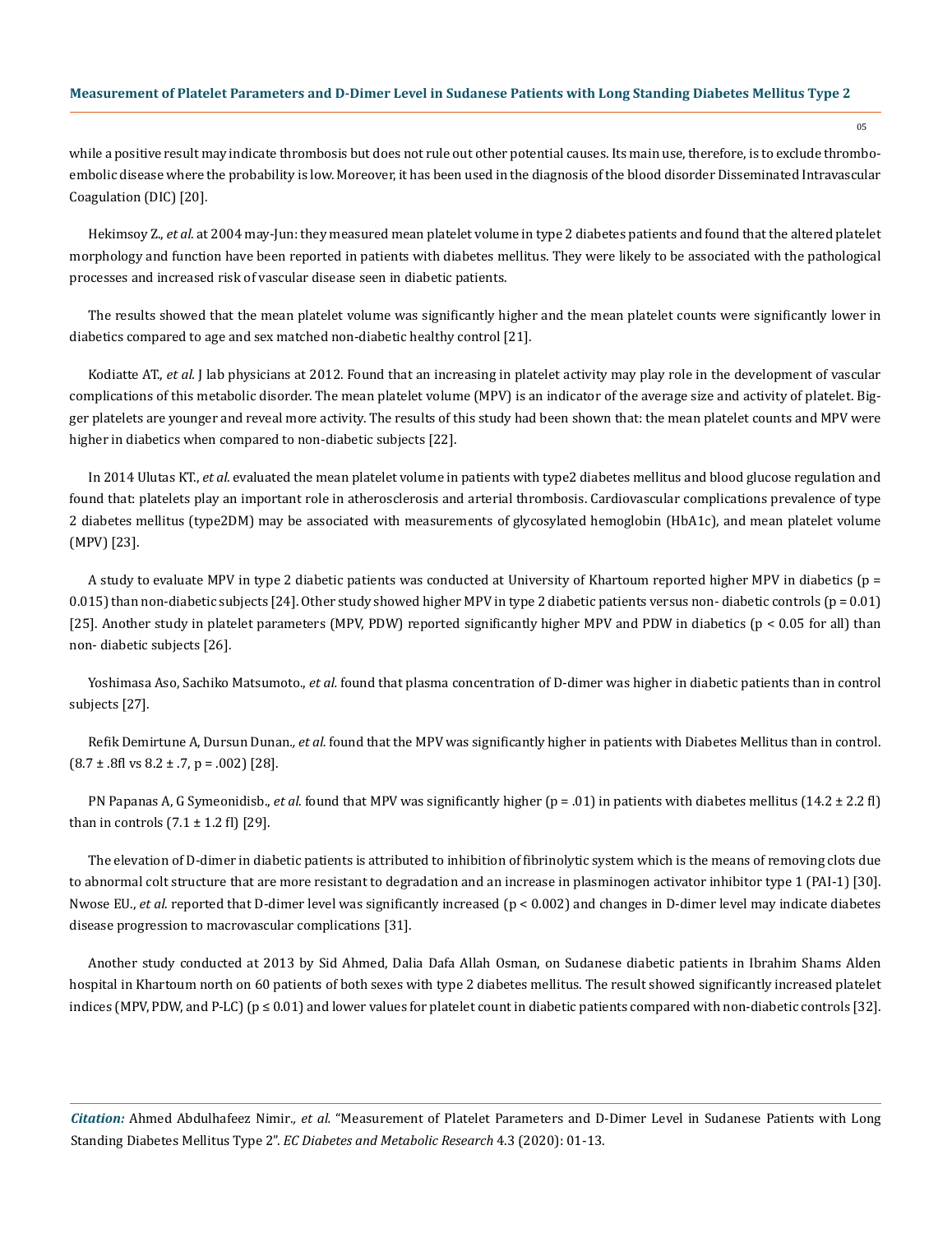# **Rationale**

Diabetes mellitus is an extremely common disorder which carries a risk of vascular impairment. DM type 2 can be characterized by dysfunction on haemostasis manifesting by stimulated coagulation process. Altered platelets morphology and increased D-dimer levels are risk factors for microvascular and macrovascular complications [33].

So our study had been made to evaluate the changes in platelets morphology and D-dimer level in diabetes mellitus type 2 and to correlate with hypercoagulable states that result in the thrombotic disorders. To what extent changes in coagulation process occur in Sudanese individuals with type 2 diabetes mellitus has had limited study. To clarify the association between the clinical and haemostatic findings that may occur in these individuals, we examined a group of type 2 diabetes mellitus patients to determine to what extend these changes in haemostatic process occur. These provide evidence for clinicians to manage their diabetic patients probably and thus reduce the risk of serious complications and improve the health care services for type 2 diabetes mellitus patients in the future.

# **Objectives of the Study**

# **General objective**

To measurement the platelet parameters and D-dimer level in long standing diabetes mellitus type 2 patients attending to Diabetic and Endocrine Hospital, Soba University Hospital from December to February 2016 - 2017.

#### **Specific objectives**

- To measure platelets count.
- To assess the mean platelet volume (MPV).
- To estimate platelet distribution width (PDW).
- To measure platelet- large cell ratio (P-LCR).
- To measure D-dimer level.
- To determine if gender, age and duration are effects platelet count, MPV, PDW, P-LCR and D-dimer in Sudanese diabetic patients or not.

#### **Materials and Methods**

#### **Study design**

An observational analytical case control study.

#### **Study area**

The study was conducted in Khartoum state (Diabetic and Endocrine Hospital, Soba University Hospital), Sudan.

#### **Study period**

From December 2017 to February 2018.

# **Study population**

Total of 40 Longstanding type 2 diabetes mellitus patients as cases more than 3 years and 40 non-diabetic individuals as controls were included in this study. The selected diabetic and non-diabetic subjects has included both genders with age group 25 - 80 years old. The total subjects (both case and control) were 37 males and 43 females. The case group was 9 males and 31 female.

*Citation:* Ahmed Abdulhafeez Nimir*., et al.* "Measurement of Platelet Parameters and D-Dimer Level in Sudanese Patients with Long Standing Diabetes Mellitus Type 2". *EC Diabetes and Metabolic Research* 4.3 (2020): 01-13.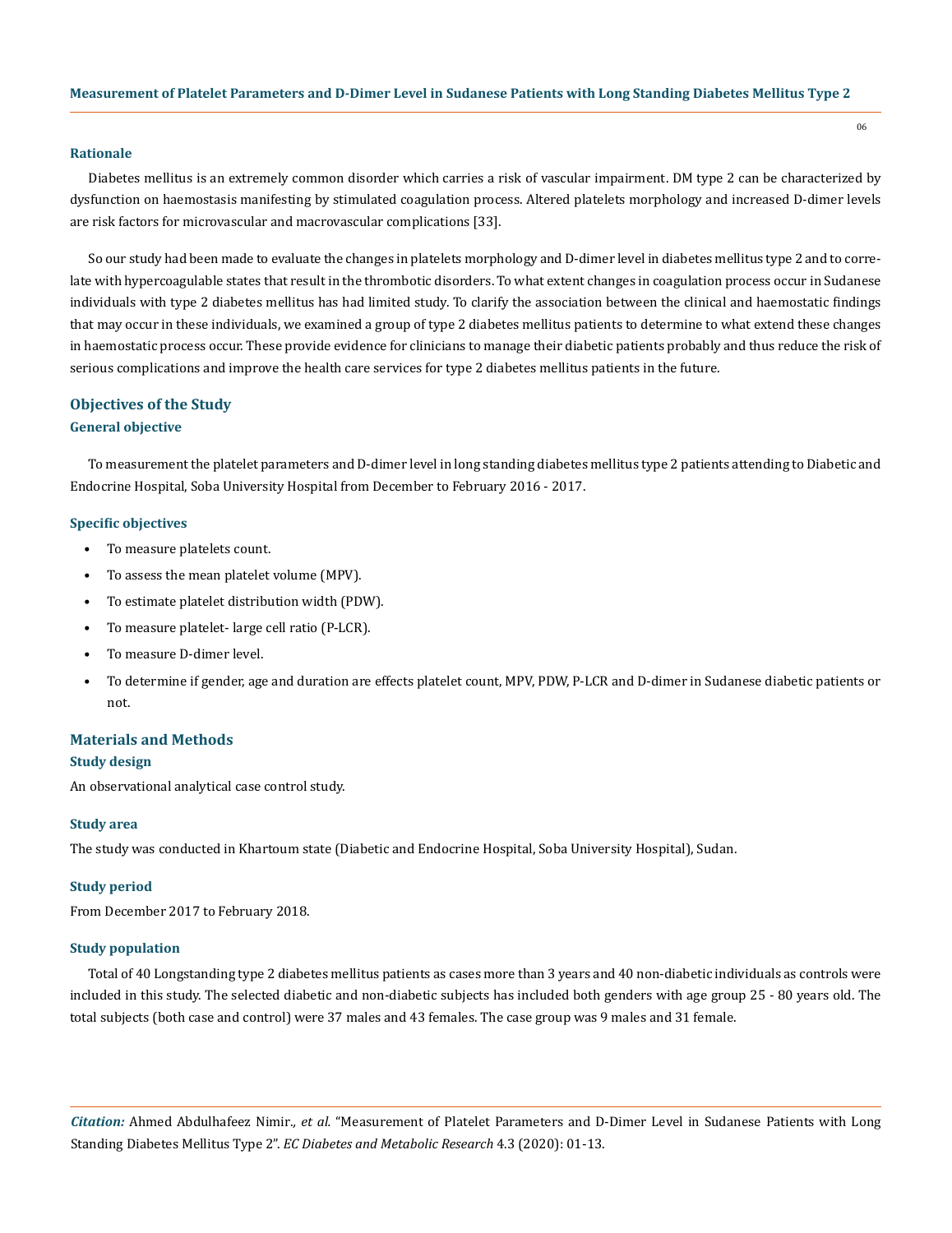# **Inclusion criteria**

This study included adult longstanding type 2 diabetes mellitus with more than 3 years diabetes mellitus.

#### **Exclusion criteria**

Diabetes mellitus type 1 and other types, short standing less than 3 years (recent diabetic patients) and children.

#### **Sample size**

80 Participants divided equally between patients and normal (control) group.

#### **Data analysis**

Data analysed using SPSS statistical package, descriptive statistics, mean and standard deviation, were determined.

# **Data collection**

The data were collected by using a direct interviewing questionnaire. The questionnaire was used to collect data regarding name, age, gender, weight, tribe, residence, and duration of disease, complications, medications, occupation and other diseases.

# **Ethical considerations**

This study was posed no physical risk participants through an interview of 5 minutes. Neither the participant name nor his institution will used in any of study material. Ethical approval for this study will be obtained from the ethical board Ministry of Health as well as informed written consent from patient or their guardians.

#### **Method**

# **Samples collection**

4 ml of venous blood collected from cases and controls, samples divided into two part: 2.2 ml transferred into K<sub>2</sub>EDTA container for CBC, and 1.8 ml had been transferred into Tri Sodium Citrate container (9 volumes of blood is added to 1 volume of a 32g/1 solution of TSC anticoagulant) and separated by centrifuge 3000 rpm for 15 min, to obtain platelet poor plasma for D-dimer test.

#### **Specimen processing**

Tests performed on (PPP), which is prepared by centrifugation at 3000 rpm for 15 minutes for D-Dimer. Whole blood in EDTA for blood count (plts count, MPV, PDW, and P-LCR).

#### **Measurement of platelet parameters**

A blood cell counter Sysmex KX-21 was used to measure platelets parameter. All measurements (platelet count, MPV, PDW and P-LCR) were measured in whole blood anticoagulant with EDTA.

All measurements were made between half and one and half hour of collection. The whole blood mode (WB) was selected to analyse the whole blood sample without pre-dilution. The sample number was entered before each sample. This procedure was followed:

- A well-mixed anticoagulant sample was set to sample probe, and the start switch was pressed till the aspirating process was finished (volume aspirate approximately 50 μl).
- The sample was removed straight down and the sample probe was automatically cleaned.
- The aspirate sample was then automatically suspended into different blocks and different parameters were measured.
- The results of parameters were then viewed on the screen and subsequently printed out.

*Citation:* Ahmed Abdulhafeez Nimir*., et al.* "Measurement of Platelet Parameters and D-Dimer Level in Sudanese Patients with Long Standing Diabetes Mellitus Type 2". *EC Diabetes and Metabolic Research* 4.3 (2020): 01-13.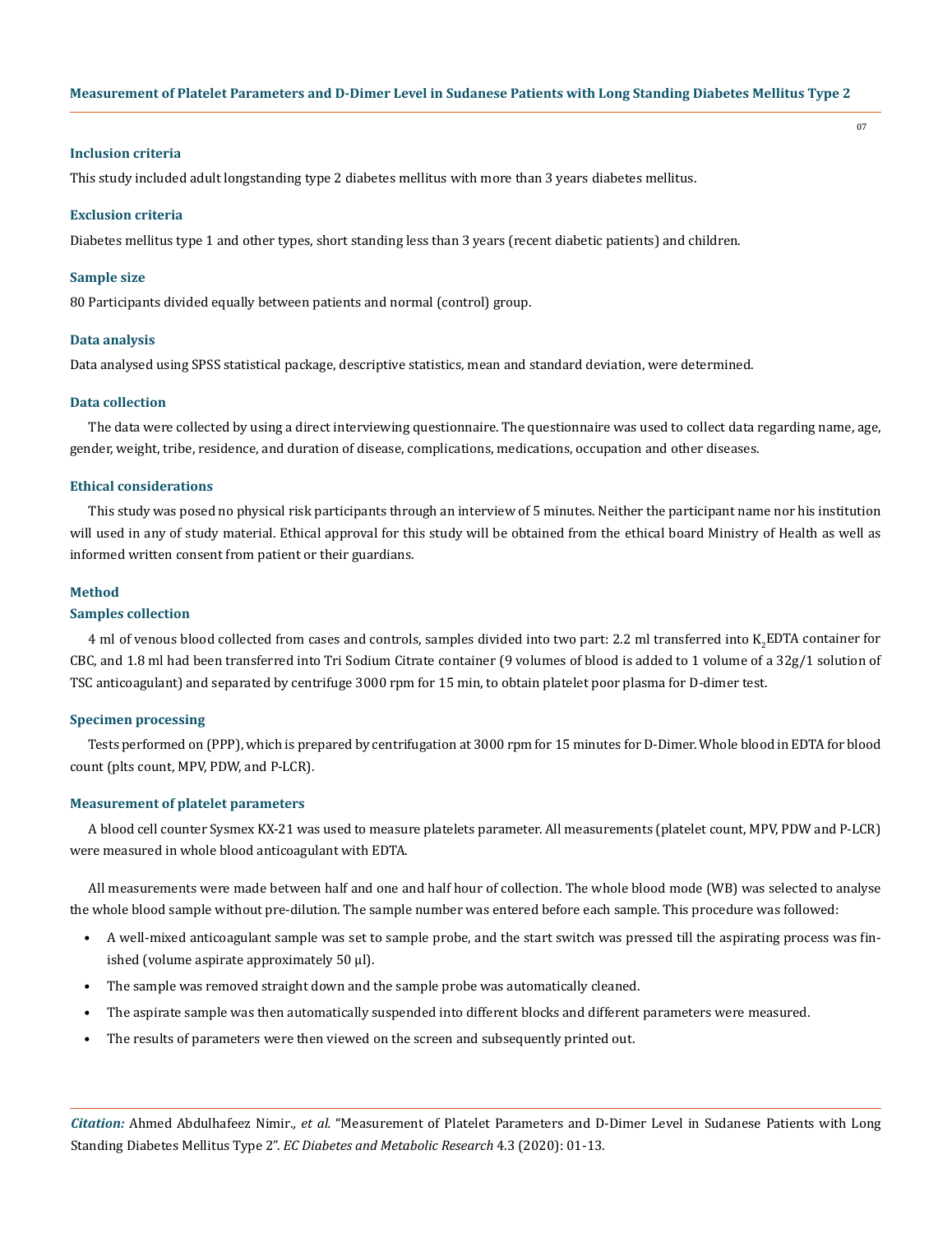#### **D-Dimer**

Nycocard was used to estimate the concentrate of D-Dimer fragments in the sample applied 50 µl of washing solution to the test devise, and then applied 50 µl from sample. The sample was absorbed into membrane in less than 50 seconds. Then applied 50 µl of conjugate to test devise. The conjugate was absorbed into membrane in less than 50 seconds, finally applied 50 µl of washing solution to devise. Test response should preferably be measured as soon as the washing solution has soaked completely into devise. The Nycocard D-Dimer single test result has to be measured within 2 minutes.

#### **Results**

The distribution of all compared groups and the result of each comparison are mentioned below.

#### **Platelets count in diabetic and non-diabetic subjects**

Platelets count in diabetic patients was lower (mean =  $235.5 \times 10^3$  µl) than non-diabetic subjects (mean =  $248 \times 10^3$  µl) this difference was statistically insignificant (P. value = .392).

#### **MPV in diabetic and non-diabetic subjects**

MPV in diabetic patients was higher (mean =10.5 fl) than non-diabetic subjects (mean = 10.07 fl) this difference was statistically significant (P. value =  $0.034$ ).

#### **PDW in diabetic and non-diabetic subjects**

PDW in diabetic patients was higher (mean = 14.5fl) than non-diabetic subjects (mean = 12.7 fl) this difference was statistically significant (P. value =  $0.020$ ).

#### **P-LCR in diabetic and non-diabetic subjects**

P-LCR in diabetic patients was higher (mean = 30.3%) than non-diabetic subjects (mean = 26%) this difference was statistically significant (P. value =  $0.012$ ).

# **D-dimer in diabetic and non-diabetic subjects**

D-dimer in diabetic patients was higher (mean =  $0.5008$ ) than non-diabetic subjects (mean =  $0.06$ ) this difference was statistically significant (P. value =  $0.015$ ).

#### **Platelets count in diabetic males and diabetic females**

The difference in platelet count between both diabetic males (mean = 229.7 x 10<sup>3</sup> µl) and females (mean = 237.5 x 10<sup>3</sup> µl) was statistically insignificant (P. value = 0.767).

# **MPV in diabetic males and diabetic females**

The difference in MPV between diabetic males (mean = 10.43fl) and diabetic females (mean = 10.6fl) was statistically insignificant (P. value = .653).

# **PDW in diabetic males and diabetic females**

The difference in PDW between diabetic males (mean = 14fl) and diabetic females (mean = 14.7fl) was statistically insignificant (P. value = .469).

*Citation:* Ahmed Abdulhafeez Nimir*., et al.* "Measurement of Platelet Parameters and D-Dimer Level in Sudanese Patients with Long Standing Diabetes Mellitus Type 2". *EC Diabetes and Metabolic Research* 4.3 (2020): 01-13.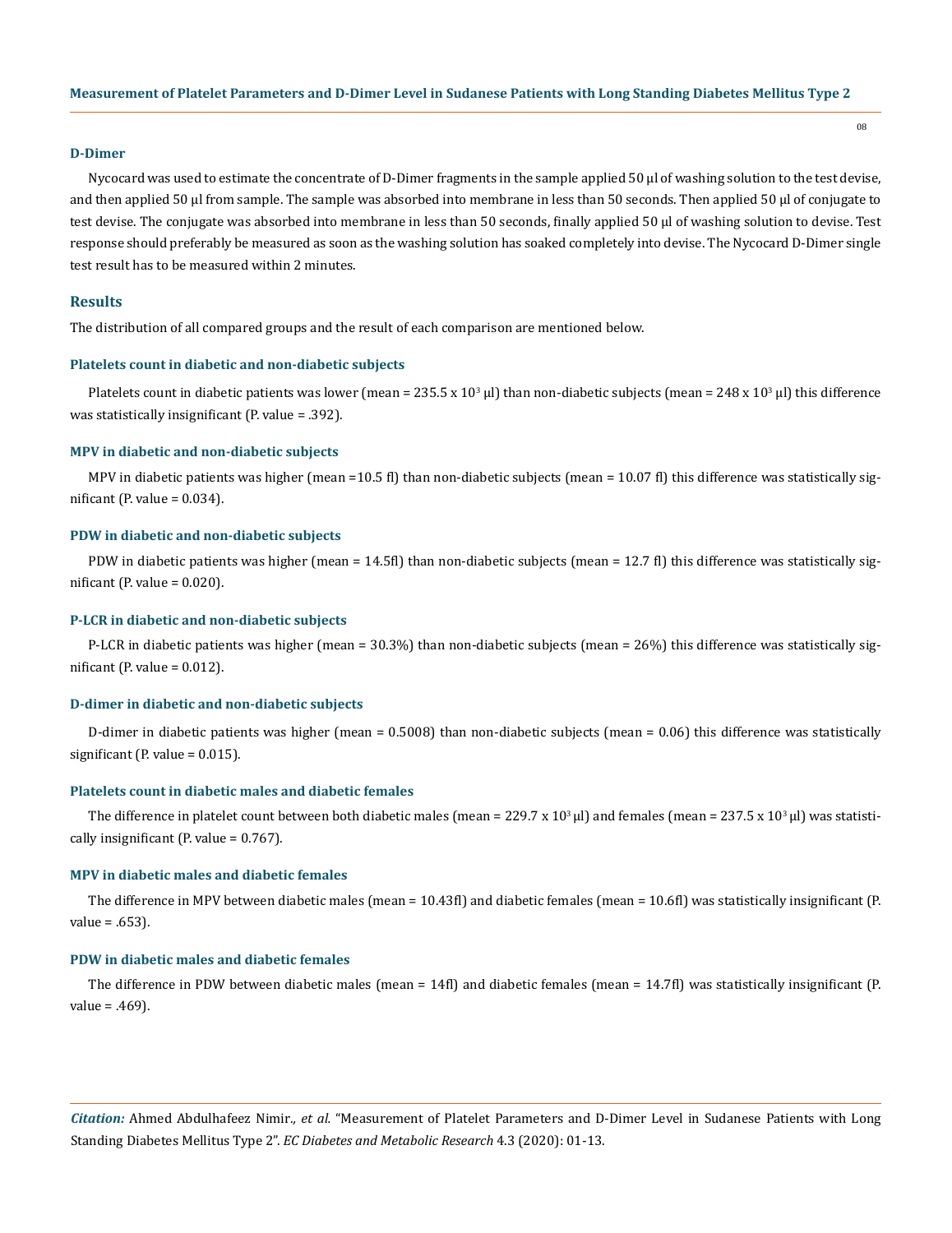# **P-LCR in diabetic males and diabetic females**

The difference in P-LCR between diabetic males (mean = 28.9%) and diabetic females (mean = 30.7%) was statistically insignificant (P. value = 0.531).

#### **D-dimer in diabetic males and diabetic females**

The difference in D-dimer between diabetic males (mean = 0.318) and diabetic females (mean = .1003) was statistically insignificant (P. value = 0.318).

#### **Platelets count among diabetics according to age**

The difference in platelet count was statistically significant (P. value =  $0.036$ ) between diabetic over 50 years old (mean =  $219.3 \times 10^{3}/$ μl) and diabetic under 50 years old (mean = 269.23 x  $10^3$ /μl).

#### **MPV among diabetics according to age**

The difference in MPV was statistically insignificant (P. value = 0.375) between diabetic over 50 years old (mean = 10.66fl) and diabetic under 50 years old (mean = 10.34fl).

# **PDW among diabetics according to age**

The difference in PDW was statistically insignificant (P. value = 0.381) between diabetic over 50 years old (mean = 14.79fl) and diabetic under 50 years old (mean = 14fl).

#### **P-LCR among diabetics according to age**

The difference in P-LCR was statistically insignificant (P. value = 0.371) between diabetic over 50 years old (mean = 31.09%) and diabetic under 50 years old (mean = 28.67%).

#### **D-dimer among diabetics according to age**

The difference in D-dimer was statistically insignificant (P. value = 0.353) between diabetics over 50 years old (mean = .37) and diabetics under 50 years old (mean = .692).

#### **Platelet count among diabetics according to duration**

The difference in Platelet count was statistically insignificant (P. value =  $0.353$ ) between diabetic group 1 - 10 years (mean =  $236.3 \text{ x}$ )  $10<sup>3</sup>/μ$ l), group 11 - 20 years μl (mean = 211.09 x  $10<sup>3</sup>/μ$ l), group 21 - 30 years (mean = 267 x  $10<sup>3</sup>/μ$ l),

#### **MPV among diabetics according to duration**

The difference in MPV was statistically insignificant (P. value = 0.845) between diabetic group 1 - 10 years (mean = 10.33fl), group 11 - 20 years (mean = 10.49fl), group 21 - 30 years (mean = 10fl).

# **PDW among diabetics according to duration**

The difference in PDW was statistically insignificant (P. value = 0.489) between diabetic group 1 - 10 years (mean = 13.86fl), group 11 - 20 years (mean = 13.96fl), group 21 - 30 years (mean = 12.4fl).

#### **P-LCR among diabetics according to duration**

The difference in P-LCR was statistically insignificant (P .value = 0.759) between diabetic group 1 - 10 years (mean = 28.32%), group 11 - 20 years (mean = 29.6%), group 21 - 30 years (mean = 26.1%).

*Citation:* Ahmed Abdulhafeez Nimir*., et al.* "Measurement of Platelet Parameters and D-Dimer Level in Sudanese Patients with Long Standing Diabetes Mellitus Type 2". *EC Diabetes and Metabolic Research* 4.3 (2020): 01-13.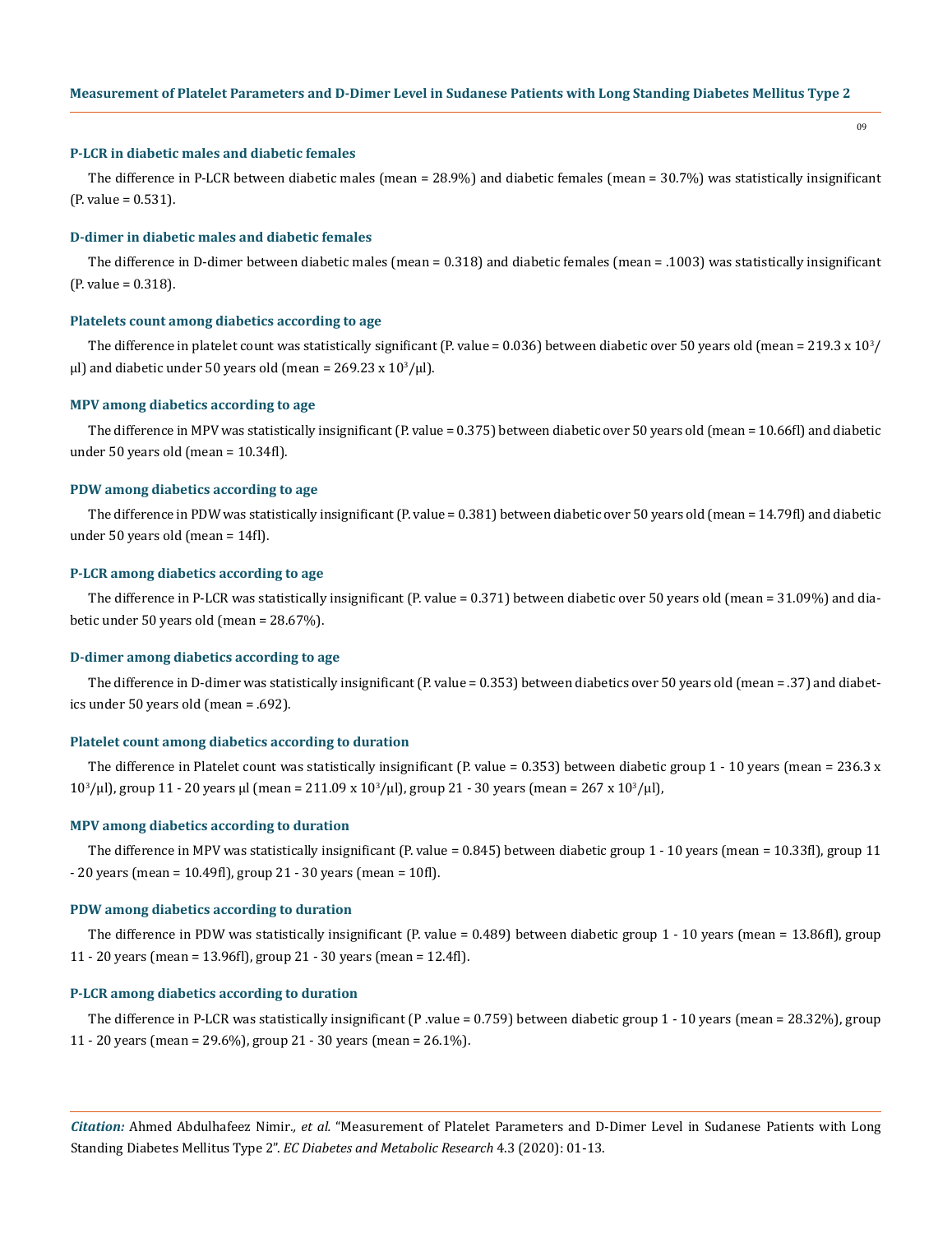#### **D-dimer among diabetics according to duration**

The difference in D-dimer was statistically insignificant (P. value = 0.804) between diabetic group 1 - 10 years (mean = 0.167), group 11 - 20 years (mean = 0.150), group 21 - 30 years (mean = 0.13).

#### **Discussion**

Diabetes is associated with increased risk of atherosclerosis; enhanced activation of the clotting system has been implicated as an important contributing factor for the occurrence of vascular complications in diabetes mellitus.

The results of our study showed that no statistically significant difference in platelets count, correlated with study on platelets count in patients with diabetes mellitus has been found and They reported normal platelets count. while other platelet parameters (MPV, PDW and P- LCR) has been significantly increased in diabetic patients, correlated with study done by O.A Widaa at university of Khartoum reported that higher MPV in type 2 diabetic patients (p = 0.015) than non-diabetic subjects. Papanas M, Symeonidis G., *et al.* study showed higher MPV in type 2 diabetic patients versus non-diabetic controls (p = 0.01). Jindal S., *et al.* Studied platelet parameters (MPV, PDW) and reported that: there is statistically significantly higher MPV and PDW in diabetic patients (p < 0.05 for all) than non-diabetic subjects. Refik Demirtune A, Dursun Dunan., *et al.* also found that MPV was significantly higher in patients with diabetes mellitus than in control subjects (8.7 ± .8fl vs 8.2 ± .7, p = .002). PN Papanas A, G Symeonidisb., *et al.* found that MPV was significantly higher (p = 0.01) in patients with diabetes mellitus (14.2  $\pm$  2.2 fl) than in control subjects (7.1  $\pm$  1.2 fl).

D-dimer of our study showed significantly increased in case group compared with control. Yoshimasa Aso, Sachiko Matsumoto., *et al.* also found that plasma concentration of D-Dimer was higher in diabetic patients than in control subjects. Nwose EU., *et al.* also reported that D-Dimer level was significantly increased in diabetic patients (p < 0.002), but it differs from the results obtained by, Wieczor R., *et al*. and Marumo M., *et al.* whom their studies showed that; No significant impact was observed of diabetes on D-dimer [34,35].

Our study is supported by study done by Aberer F., *et al.* that showed, D-dimer was significantly increased after formation of hypoglycemic clamp in patients with type 2 diabetes [36].

In addition to platelet parameters and D-Dimer level we looked also into the association between age of type 2 diabetes mellitus and age of control group, their ages between 25 - 80 years old (mean = 46 years old) the result showed that: statistically higher platelets count in diabetic patients < 50 years old than diabetic patients > 50 years old. Most of the patients are NIDDM takes other medications about 21 patients (58%), while others are IDDM about 13 patients (32%) and about 6 patients (10%) do not takes any medications.

We also looked into the association between the measured parameters in the study with age and gender: we compared all studied males (9 diabetic males) to all studied females (31 diabetic females) in the case group, and we found that there are no statistically significant differences in all measured parameters.

In addition to gender and age we looked into the association between the measured parameters and duration of diabetes mellitus (duration classified into 3 groups) (1 - 10 years), (11 - 20 years) and (21 - 30 years). We found that no statistically significant difference in all measured parameters.

# **Conclusion**

In the present study, consisted of 80 subjects, 40 are diabetes mellitus type 2 patients long standing more than 3 years, and 40 are healthy subjects, in the age of 25 - 80 years old. The study showed statistically significantly higher platelet parameters (MPV, PDW and P-LCR) and D-Dimer level in diabetic patients. Platelet count significantly increased in diabetic under 50 years old than diabetic over 50 years old, while age and duration have not any effect on changes of platelet count, MPV, PDW P-LCR and D-Dimer level.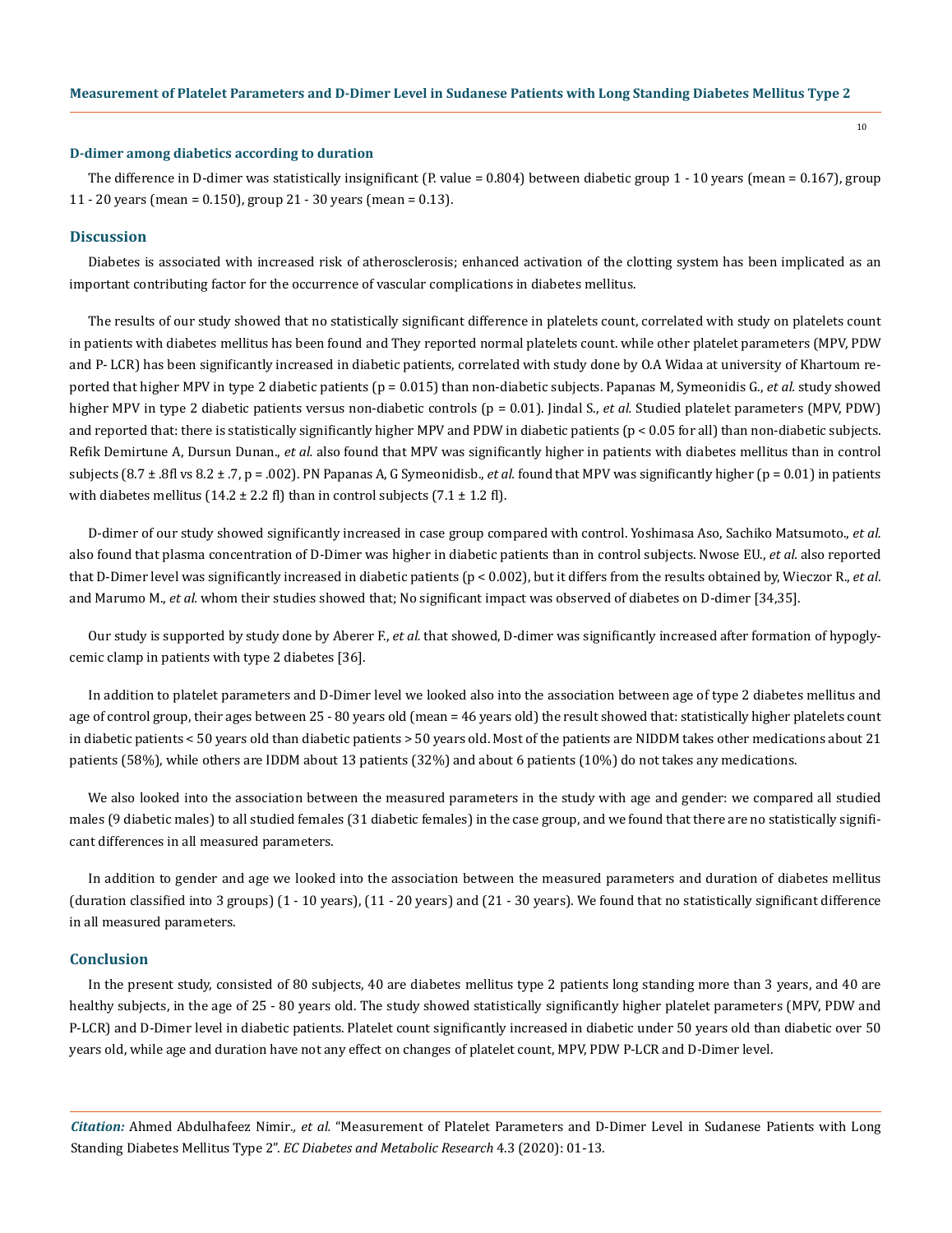11

Gender has not any effect on changes of platelet count, MPV, PDW, P-LCR and D-Dimer level. D-Dimer can serve as a novel marker for prediction of the risk of micro and macrovascular complications. D-Dimer if employed as an additional test may improve the risk assessment for early diagnosis of coronary artery disease and other vascular diseases in DM patients. In our study there is a higher concentration of D-Dimer in type 2 diabetic patients, it indicate increased procoagulant activity in type 2 diabetic patients. It is reasonable to assume that the higher level of D-Dimer is primarily the result of increased fibrin clot formation and subsequent breakdown. The increased thrombogenic state may be related to increased susceptibility to vascular diseases in these patients, D-Dimer and platelet parameters, hence, can be used as additional, novel biomarker of diabetic complications.

# **Recommendations**

Based on this study the following recommendations are to be considered:

- 1. Further study should be done in larger sample size.
- 2. Another study should be conducted to correlate between changes in platelet parameters (platelet counts, MPV, PDW, and P-LCR) and platelet activity in diabetic patients.
- 3. Association between platelet parameters, coagulation abnormality in well controlled diabetic patients and uncontrolled diabetic patients (HbA1c) should be confirmed by other studies.
- 4. Similar studies on two groups of diabetic patients, one group with type 1 diabetes mellitus while the other group with type 2 diabetes mellitus.
- 5. Platelet parameters and D-Dimer level should be included in the spectrum of thrombotic tests carried on diabetes mellitus type 2 patients.
- 6. Additional studies should be conducted to confirm our findings, and more tests should be included to become routine tests for well follow up long standing diabetes mellitus type 2 patients in the future.

# **Bibliography**

- 1. [American Diabetes Association. "Diagnosis and classification of diabetes mellitus".](https://www.ncbi.nlm.nih.gov/pmc/articles/PMC2797383/) *Diabetes Care* 37.1 (2014): S81-90.
- 2. [American Diabetes Association. "Diagnosis and classification of diabetes mellitus".](https://www.ncbi.nlm.nih.gov/pmc/articles/PMC2797383/) *Diabetes Care* 33.1 (2010): S62-S69.
- 3. Murphy D. "Acute complications of diabetes mellitus". In Nurse practitioner forum 9.2 (1998): 69-73.
- 4. [Kikkawa R. "Chronic complications in diabetes mellitus".](https://www.ncbi.nlm.nih.gov/pubmed/11242466) *British Journal of Nutrition* 84.2 (2000): S183-185.
- 5. World Health Organization. Global report on diabetes. World Health Organization (2016).
- 6. http://www.idf.org./membership/mena/sudan www.idf.org.
- 7. Hoffbrand AV., *et al*. "Essential haematology". 4th edition. London: Black well (2001): 236-247.
- 8. Anna L., *et al*[. "Hemostatic changes in patients with type 2 diabetes mellitus".](http://www.scielo.br/scielo.php?script=sci_arttext&pid=S1516-84842010000600013&lng=en&nrm=iso&tlng=en) *Revista Brasileira De Hematologica E Hemotepria* 32.6 [\(2010\): 482-488.](http://www.scielo.br/scielo.php?script=sci_arttext&pid=S1516-84842010000600013&lng=en&nrm=iso&tlng=en)
- 9. Dhara Kanani., *et al*[. "Association of D-Dimer in type 2 diabetes mellitus".](https://www.journalijar.com/article/15749/association-of-d-dimer-in-type-2-diabetes-mellitus/) *International Journal of Advanced Research* 5.2 (2017):2320- [5407.](https://www.journalijar.com/article/15749/association-of-d-dimer-in-type-2-diabetes-mellitus/)
- 10. Frank F., *et al*. "Clinical haematology Medical Practice. 5th edition. Melbourne London. Edinburgh". Berline". *Black Well science* 24-25 (1989): 407.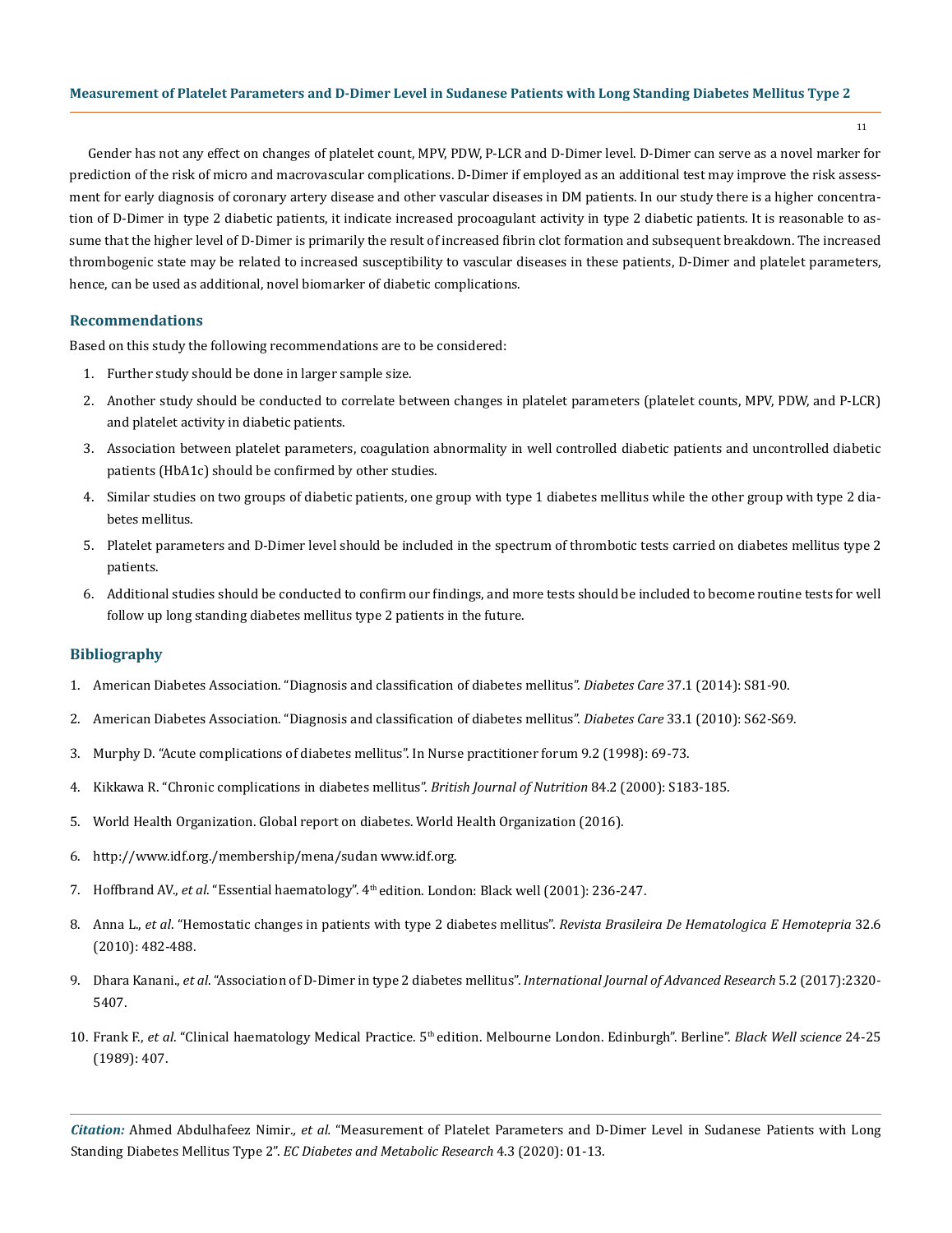- 11. Mustard JF and Packham MA. Platelets and diabetes mellitus.
- 12. Beckman JA., *et al*[. "Diabetes and vascular disease: pathophysiology, clinical consequences, and medical therapy: part II".](https://www.ncbi.nlm.nih.gov/pubmed/23641007) *European Heart Journal* [26 \(2013\): 142.](https://www.ncbi.nlm.nih.gov/pubmed/23641007)
- 13. [Corcoran G and Marchant KK. "Chasing after the causes of platelet disorder".](http://www.captodayonline.com/Archives/feature_stories/platelet_disorders_feature.html) *Archives of Pathology and Laboratory Medicine* 126 [\(2002\): 133-146.](http://www.captodayonline.com/Archives/feature_stories/platelet_disorders_feature.html)
- 14. Greisenegger S., *et al*. Is Elevated Mean Platelet Volume Associated with a Worse Outcome in patients with Acute Ischemic Cerebrovascular Events Stroke 35 (2004): 1688.
- 15. Tavil Y., *et al*[. "Mean platelet volume in patients with metabolic syndrome and its relationship with coronary artery disease".](https://www.thrombosisresearch.com/article/S0049-3848%2806%2900392-6/fulltext) *Science Direct* [120 \(2007\): 245-250.](https://www.thrombosisresearch.com/article/S0049-3848%2806%2900392-6/fulltext)
- 16. Lewis S.M., *et al*. "Dacie and Lewies Practical Haematology". 9th, edition, London, Edinpurgh, New York, Philadelphia, ST Louis". Tornoto, Churchill Living Stone (2001):16.
- 17. Tschope D., *et al*[. "Increase in the cystosolic concentration of calcium in platelets of diabetic type II".](https://www.ncbi.nlm.nih.gov/pubmed/1896961) *Thrombosis Research* 62 (1991): [421-428.](https://www.ncbi.nlm.nih.gov/pubmed/1896961)
- 18. Khandekar MM., *et al*[. "Platelet volume indices in patients with coronary artery disease and acute myocardial infarction: an Indian](https://www.ncbi.nlm.nih.gov/pmc/articles/PMC1860313/)  scenario". *[Journal of Clinical Pathology](https://www.ncbi.nlm.nih.gov/pmc/articles/PMC1860313/)* 59.2 (2006):146-149.
- 19. Ntaios G., *et al*[. "Increased values of mean platelet volume and platelet size deviation width may provide a safe positive diagnosis of](https://www.researchgate.net/publication/5338824_Increased_Values_of_Mean_Platelet_Volume_and_Platelet_Size_Deviation_Width_May_Provide_a_Safe_Positive_Diagnosis_of_Idiopathic_Thrombocytopenic_Purpura)  [idiopathic thrombocytopenic purpura".](https://www.researchgate.net/publication/5338824_Increased_Values_of_Mean_Platelet_Volume_and_Platelet_Size_Deviation_Width_May_Provide_a_Safe_Positive_Diagnosis_of_Idiopathic_Thrombocytopenic_Purpura) *Actahaematologica* 119.3 (2008): 173-177.
- 20. Adam SS., *et al*[. "D-dimer antigen: current concepts and future prospects".](https://www.ncbi.nlm.nih.gov/pubmed/19008457) *Blood* 113.13 (2009): 2878-2887.
- 21. Hekimsoy Z., *et al*[. "Mean platelet volume in type 2 diabetic patients".](https://www.ncbi.nlm.nih.gov/pubmed/15145330) *Journal of Diabetes and its Complications* 18.3 (2004): 173-176.
- 22. Kodiatte TA., *et al*[. "Mean platelet volume in type 2 diabetes mellitus".](https://www.ncbi.nlm.nih.gov/pubmed/15145330) *Journal of Laboratory Physician* 4.1 (2012): 5.
- 23. Ulutas KT., *et al*[. "Evaluation of mean platelet volume in patients with type 2 diabetes mellitus and blood glucose regulation: a marker](https://www.ncbi.nlm.nih.gov/pubmed/24955167)  for atherosclerosis". *[International Journal of Clinical and Experimental Medicine](https://www.ncbi.nlm.nih.gov/pubmed/24955167)* 7.4 (2014): 955-961.
- 24. [OA Widaa. "Mean platelet volume in type 2 diabetes mellitus. University of Khartoum".](https://www.ncbi.nlm.nih.gov/pubmed/22923915) *Department of Haematology and Immunohe[matology](https://www.ncbi.nlm.nih.gov/pubmed/22923915)* (2007).
- 25. Papanas M., *et al*[. "Mean platelet volume in patients with type 2 diabetes mellitus".](https://www.ncbi.nlm.nih.gov/pubmed/15763888) *Platelets* 8 (2004): 475-478.
- 26. Jindal S., *et al*. "Platelet indices in diabetes mellitus". *[Indicators of Diabetic Microvascular Complications](https://www.ncbi.nlm.nih.gov/pubmed/21418738)* (2011): 86.
- 27. Yoshimasa Aso., *et al*. *Journal Metabolism Clinical and Experimental* (2002): 471-476.
- 28. Refik Demirtunc A., *et al*. "MPV in diabetic patienys". *Journal of Diabetes and its Complications* (2009): 77-152.
- 29. PN Papanas A., *et al*. "MPV in diabetic patients". *Journal of Platelets* (2009).
- 30. Marcus E Carr. *Journal of Diabetes and its Complications* 15.1 (2001): 44-54.

*Citation:* Ahmed Abdulhafeez Nimir*., et al.* "Measurement of Platelet Parameters and D-Dimer Level in Sudanese Patients with Long Standing Diabetes Mellitus Type 2". *EC Diabetes and Metabolic Research* 4.3 (2020): 01-13.